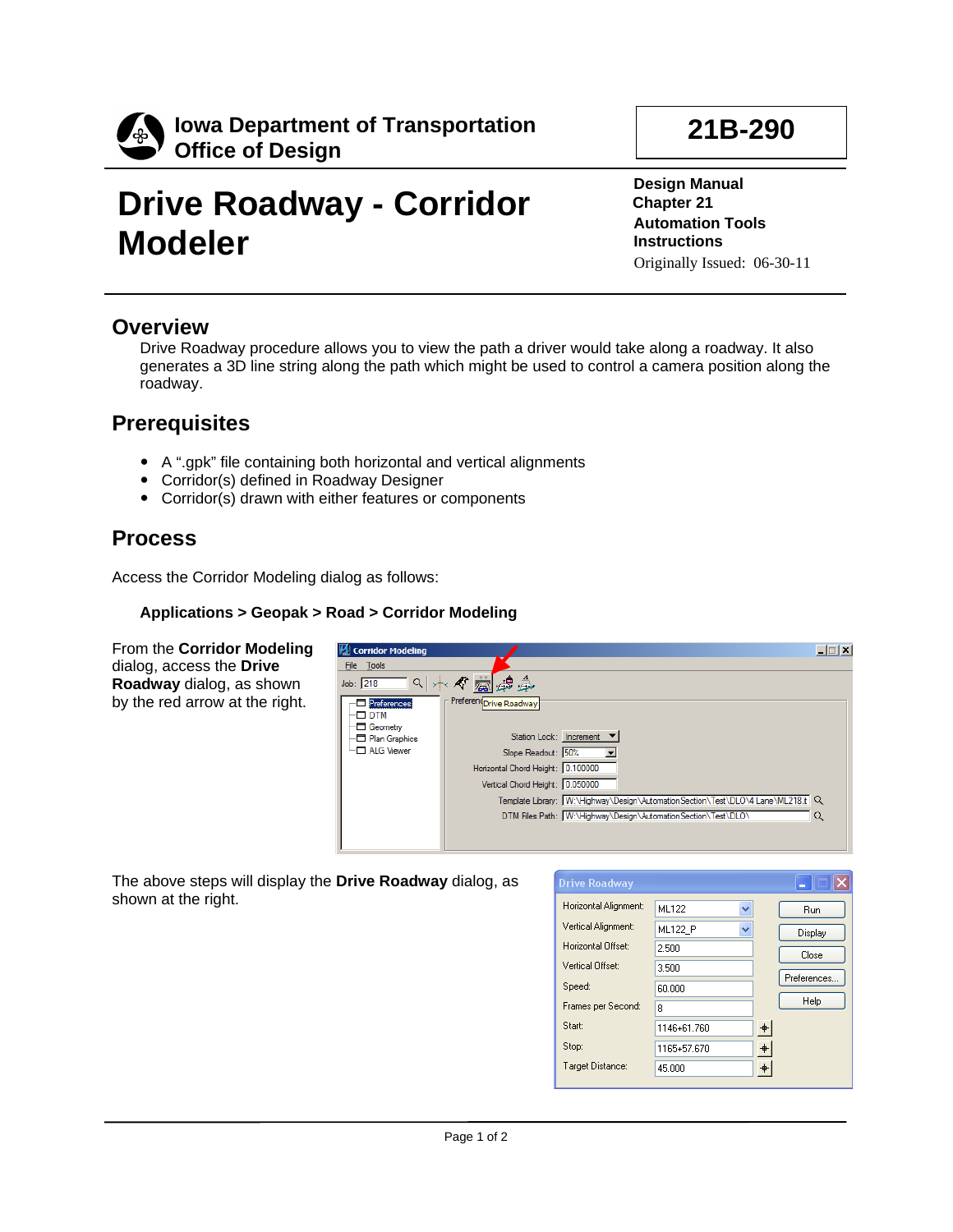*The following is a repeat of the information found in the Bentley help file.*

#### **Horizontal Alignment**

defines the horizontal alignment along which the driver will take. Select an alignment from the combo box.

#### **Vertical Alignment**

defines the vertical alignment selected for vertical control. Select an alignment from the combo box, which displays the vertical alignments for the selected horizontal alignment.

| <b>Drive Roadway</b>  |                     |   |             |
|-----------------------|---------------------|---|-------------|
| Horizontal Alignment: | ML122<br>v          |   | <b>Run</b>  |
| Vertical Alignment:   | <b>ML122 P</b><br>v |   | Display     |
| Horizontal Offset:    | 2.500               |   | Close       |
| Vertical Offset:      | 3.500               |   | Preferences |
| Speed:                | 60.000              |   |             |
| Frames per Second:    | 8                   |   | Help        |
| Start:                | 1146+61.760         | ┿ |             |
| Stop:                 | 1165+57.670         |   |             |
| Target Distance:      | 45,000              |   |             |

#### **Horizontal Offset**

defines distance of the driver from the alignment. A negative value is left of the alignment.

#### **Vertical Offset**

defines the vertical distance from the alignment. A negative value is below the alignment.

#### **Speed**

defines the speed of the vehicle. This value is used to calculate.

#### **Frames per Second**

specifies how many frames are needed for a smooth animation for video. Most animations are 20-30 frames per second of video. If the frame number is too high, then the display may not be fast enough and the graphics will not be visible in the Run mode.

#### **Start**

specifies the beginning station.

#### **Stop**

specifies the ending station.

#### **Target Distance**

defines the projected distance (how far ahead the driver can see). This value would make a difference going around a curve. This parameter is used only in Run mode.

#### **Run**

steps you through the frames from beginning to ending stations. Click the escape key to interrupt the viewing process.

#### **Display**

places a 3D linestring into the design file with active symbology.

#### **Close**

exits the dialog. The values are maintained between working sessions.

#### **Preferences**

opens the Preferences dialog box which allows you to load or save settings to the preferences file.

#### **Help**

displays help.